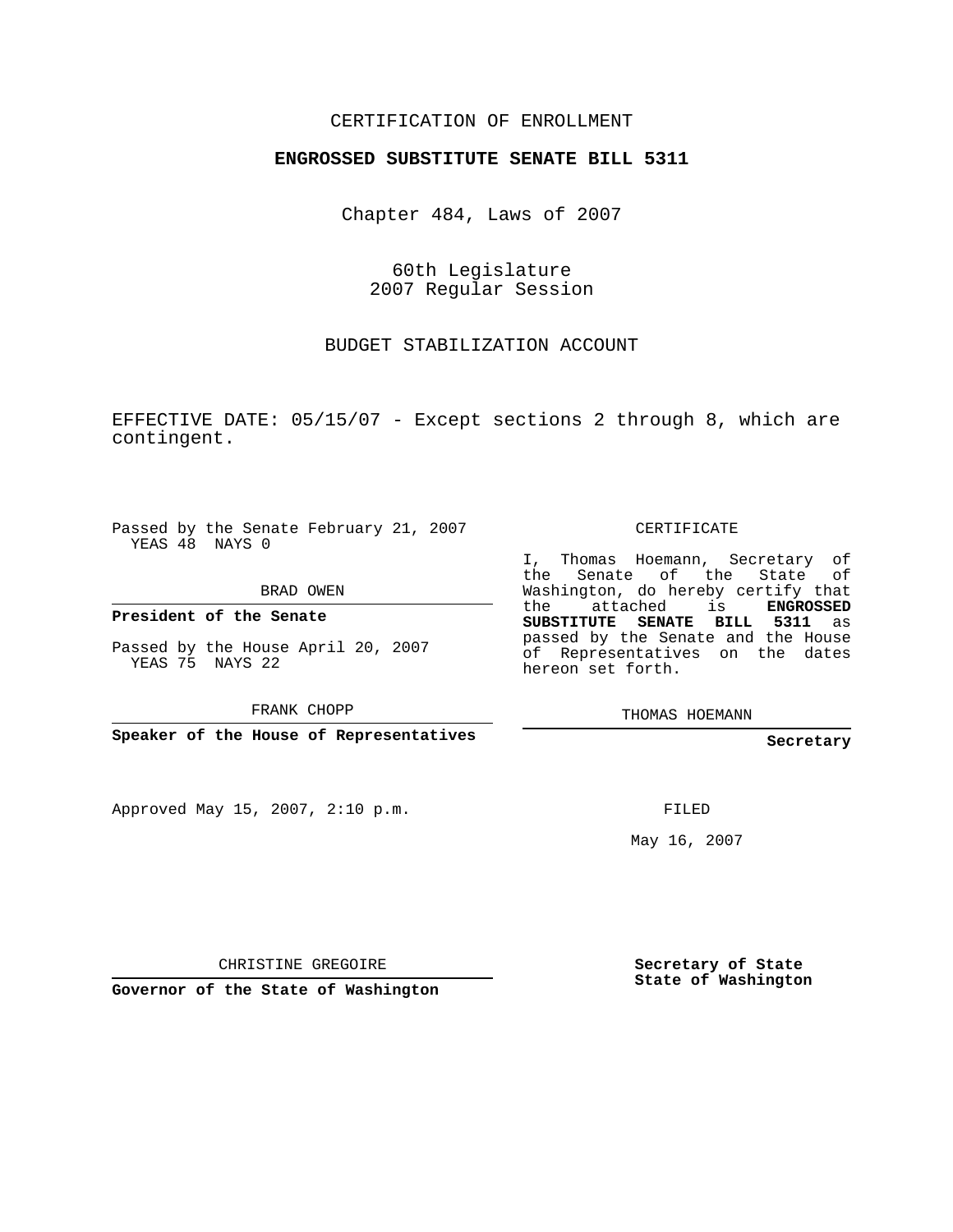## **ENGROSSED SUBSTITUTE SENATE BILL 5311** \_\_\_\_\_\_\_\_\_\_\_\_\_\_\_\_\_\_\_\_\_\_\_\_\_\_\_\_\_\_\_\_\_\_\_\_\_\_\_\_\_\_\_\_\_

\_\_\_\_\_\_\_\_\_\_\_\_\_\_\_\_\_\_\_\_\_\_\_\_\_\_\_\_\_\_\_\_\_\_\_\_\_\_\_\_\_\_\_\_\_

Passed Legislature - 2007 Regular Session

## **State of Washington 60th Legislature 2007 Regular Session**

**By** Senate Committee on Ways & Means (originally sponsored by Senators Brown, Zarelli, Prentice, Marr, Tom, McAuliffe and Kilmer; by request of Governor Gregoire)

READ FIRST TIME 02/08/07.

 AN ACT Relating to a budget stabilization account; amending RCW 43.135.035; reenacting and amending RCW 43.84.092 and 43.135.045; adding new sections to chapter 43.79 RCW; adding a new section to chapter 82.33 RCW; creating a new section; repealing RCW 43.33A.220 and 43.135.051; providing a contingent effective date; and declaring an emergency.

BE IT ENACTED BY THE LEGISLATURE OF THE STATE OF WASHINGTON:

 NEW SECTION. **Sec. 1.** A new section is added to chapter 43.79 RCW to read as follows:

 The budget stabilization account shall be established and maintained in the state treasury. Moneys in the fund may be spent only after appropriation.

 NEW SECTION. **Sec. 2.** A new section is added to chapter 43.79 RCW to read as follows:

 (1) The budget stabilization account is governed by the provisions in Article VII, section . . . (Senate Joint Resolution No. 8206) and this section.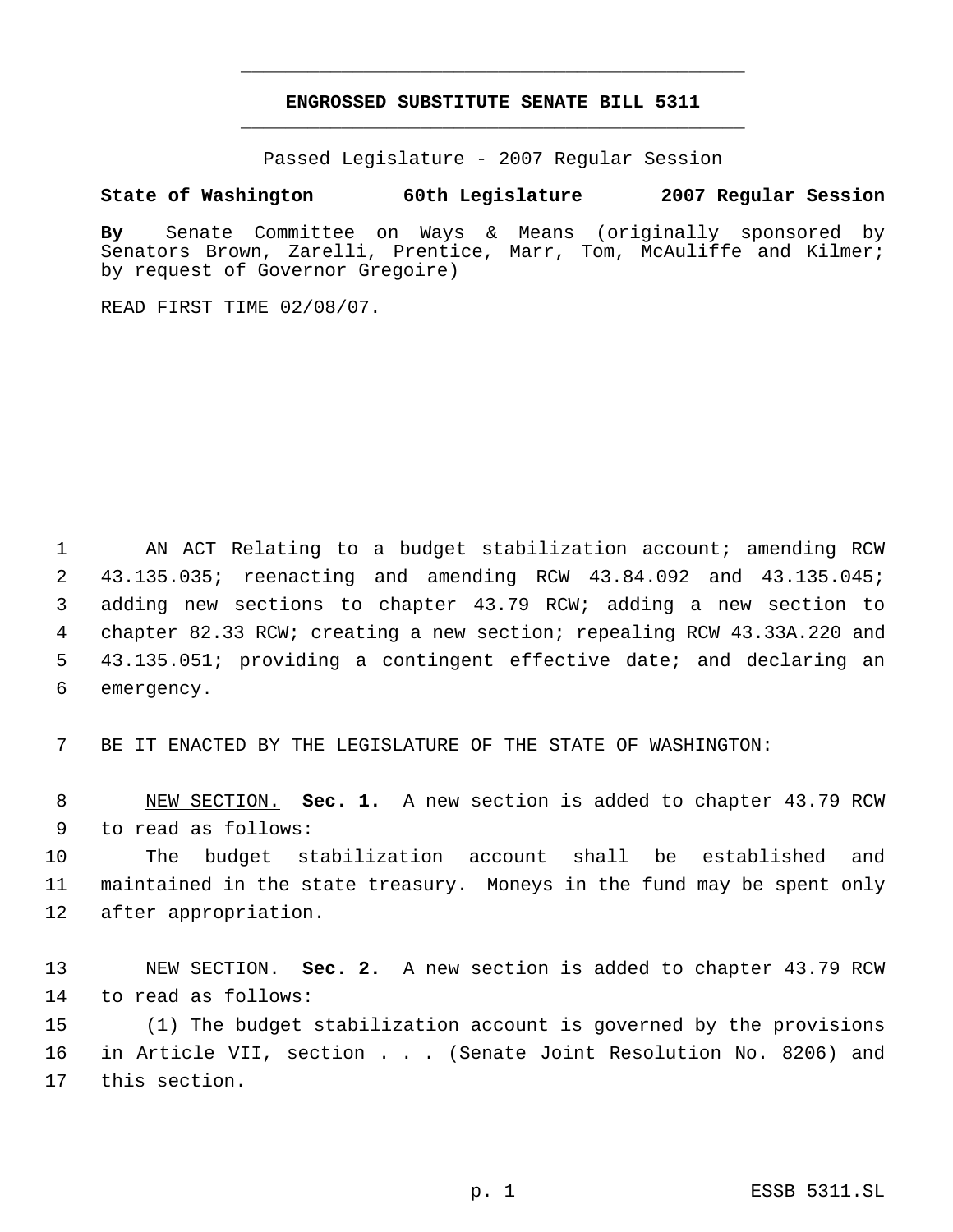(2) By June 30th of each fiscal year, the state treasurer shall transfer an amount equal to one percent of the general state revenues for that fiscal year to the budget stabilization account.

 (3) The state investment board has the full power to invest, reinvest, manage, contract, sell, or exchange investment moneys in the budget stabilization account. All investment and operating costs associated with the investment of money shall be paid pursuant to RCW 43.33A.160 and 43.84.160. With the exception of these expenses, the earnings from the investment of the money shall be retained by the account. All investments made by the state investment board shall be made with the exercise of that degree of judgment and care pursuant to RCW 43.33A.140 and the investment policies established by the state investment board. As deemed appropriate by the state investment board, moneys in the account may be commingled for investment with other funds subject to investment by the board.

 (4) For the purposes of Article VII, section . . . (Senate Joint Resolution No. 8206), this section, and section 3 of this act, the state employment growth forecast shall be based on the total nonfarm payroll employment data series.

 NEW SECTION. **Sec. 3.** A new section is added to chapter 82.33 RCW to read as follows:

 The state economic and revenue forecast council shall perform the state employment growth forecast and general state revenue estimates 24 required by Article VII, section . . . (Senate Joint Resolution No. 8206).

 **Sec. 4.** RCW 43.84.092 and 2006 c 337 s 11, 2006 c 311 s 23, 2006 c 171 s 10, 2006 c 56 s 10, and 2006 c 6 s 8 are each reenacted and amended to read as follows:

 (1) All earnings of investments of surplus balances in the state treasury shall be deposited to the treasury income account, which account is hereby established in the state treasury.

 (2) The treasury income account shall be utilized to pay or receive funds associated with federal programs as required by the federal cash management improvement act of 1990. The treasury income account is subject in all respects to chapter 43.88 RCW, but no appropriation is required for refunds or allocations of interest earnings required by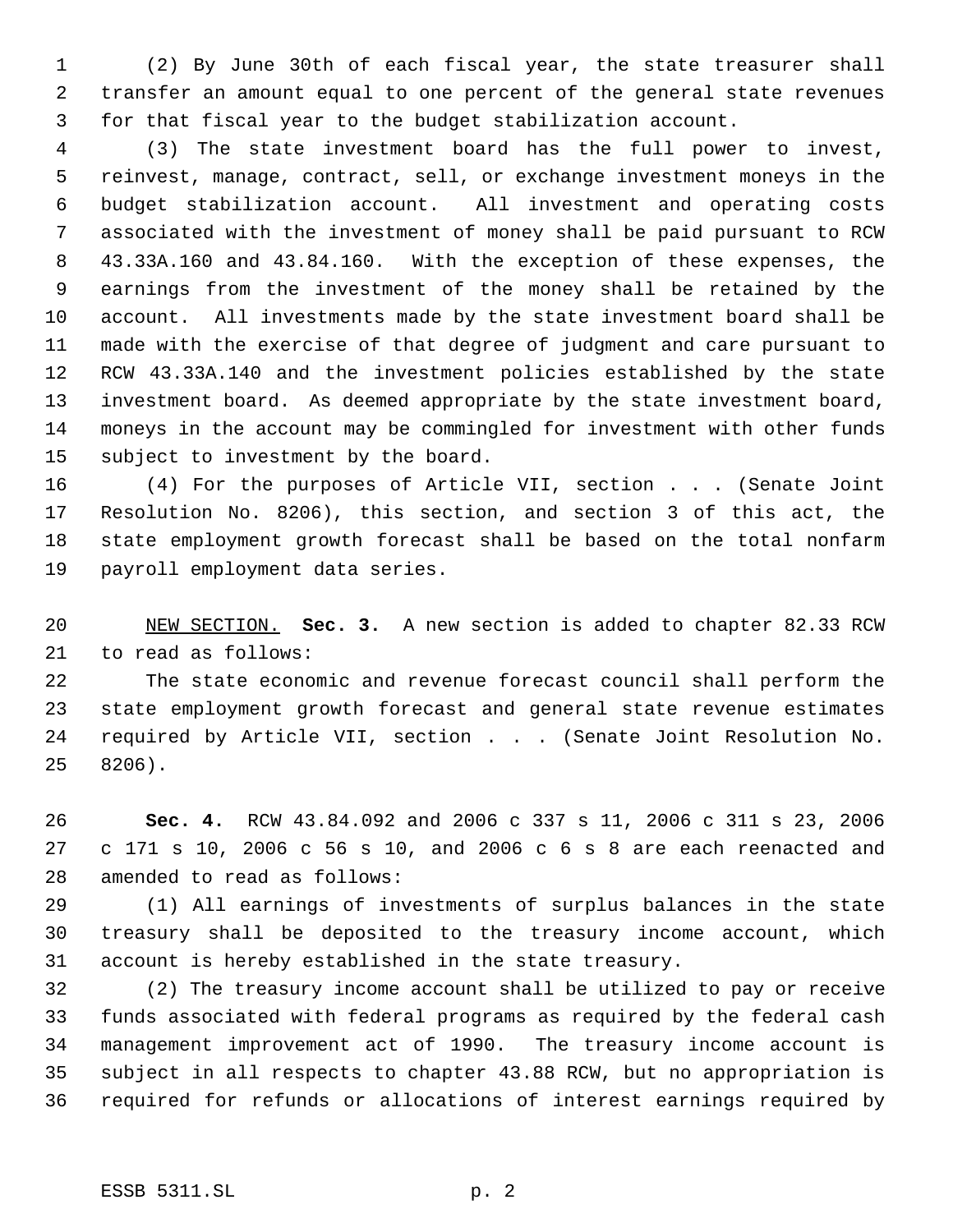the cash management improvement act. Refunds of interest to the federal treasury required under the cash management improvement act fall under RCW 43.88.180 and shall not require appropriation. The office of financial management shall determine the amounts due to or from the federal government pursuant to the cash management improvement act. The office of financial management may direct transfers of funds between accounts as deemed necessary to implement the provisions of the cash management improvement act, and this subsection. Refunds or allocations shall occur prior to the distributions of earnings set forth in subsection (4) of this section.

 (3) Except for the provisions of RCW 43.84.160, the treasury income account may be utilized for the payment of purchased banking services on behalf of treasury funds including, but not limited to, depository, safekeeping, and disbursement functions for the state treasury and affected state agencies. The treasury income account is subject in all respects to chapter 43.88 RCW, but no appropriation is required for payments to financial institutions. Payments shall occur prior to distribution of earnings set forth in subsection (4) of this section.

 (4) Monthly, the state treasurer shall distribute the earnings credited to the treasury income account. The state treasurer shall credit the general fund with all the earnings credited to the treasury income account except:

 (a) The following accounts and funds shall receive their proportionate share of earnings based upon each account's and fund's average daily balance for the period: The budget stabilization account, the capitol building construction account, the Cedar River channel construction and operation account, the Central Washington University capital projects account, the charitable, educational, penal and reformatory institutions account, the Columbia river basin water supply development account, the common school construction fund, the county criminal justice assistance account, the county sales and use tax equalization account, the data processing building construction account, the deferred compensation administrative account, the deferred compensation principal account, the department of retirement systems expense account, the developmental disabilities community trust account, the drinking water assistance account, the drinking water assistance administrative account, the drinking water assistance repayment account, the Eastern Washington University capital projects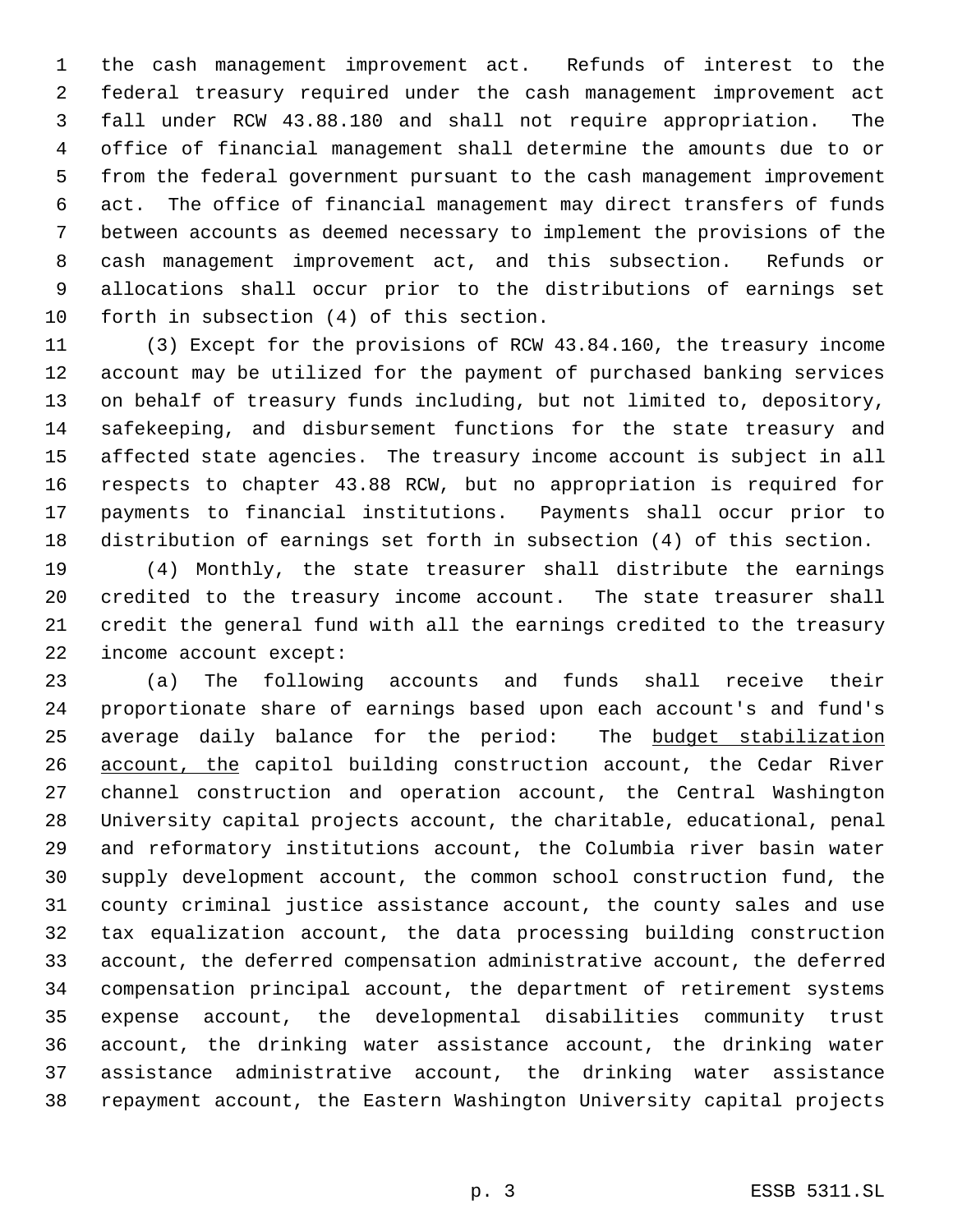account, the education construction fund, the education legacy trust 2 account, the election account, ((the emergency reserve fund,)) the energy freedom account, The Evergreen State College capital projects account, the federal forest revolving account, the freight mobility investment account, the freight mobility multimodal account, the health services account, the public health services account, the health system capacity account, the personal health services account, the state higher education construction account, the higher education construction account, the highway infrastructure account, the high- occupancy toll lanes operations account, the industrial insurance premium refund account, the judges' retirement account, the judicial retirement administrative account, the judicial retirement principal account, the local leasehold excise tax account, the local real estate excise tax account, the local sales and use tax account, the medical aid account, the mobile home park relocation fund, the multimodal transportation account, the municipal criminal justice assistance account, the municipal sales and use tax equalization account, the natural resources deposit account, the oyster reserve land account, the pension funding stabilization account, the perpetual surveillance and maintenance account, the public employees' retirement system plan 1 account, the public employees' retirement system combined plan 2 and plan 3 account, the public facilities construction loan revolving account beginning July 1, 2004, the public health supplemental account, the public works assistance account, the Puyallup tribal settlement account, the real estate appraiser commission account, the regional mobility grant program account, the resource management cost account, the rural Washington loan fund, the site closure account, the small city pavement and sidewalk account, the special wildlife account, the state employees' insurance account, the state employees' insurance reserve account, the state investment board expense account, the state investment board commingled trust fund accounts, the supplemental pension account, the Tacoma Narrows toll bridge account, the teachers' retirement system plan 1 account, the teachers' retirement system combined plan 2 and plan 3 account, the tobacco prevention and control account, the tobacco settlement account, the transportation infrastructure account, the transportation partnership account, the tuition recovery trust fund, the University of Washington bond retirement fund, the University of Washington building account, the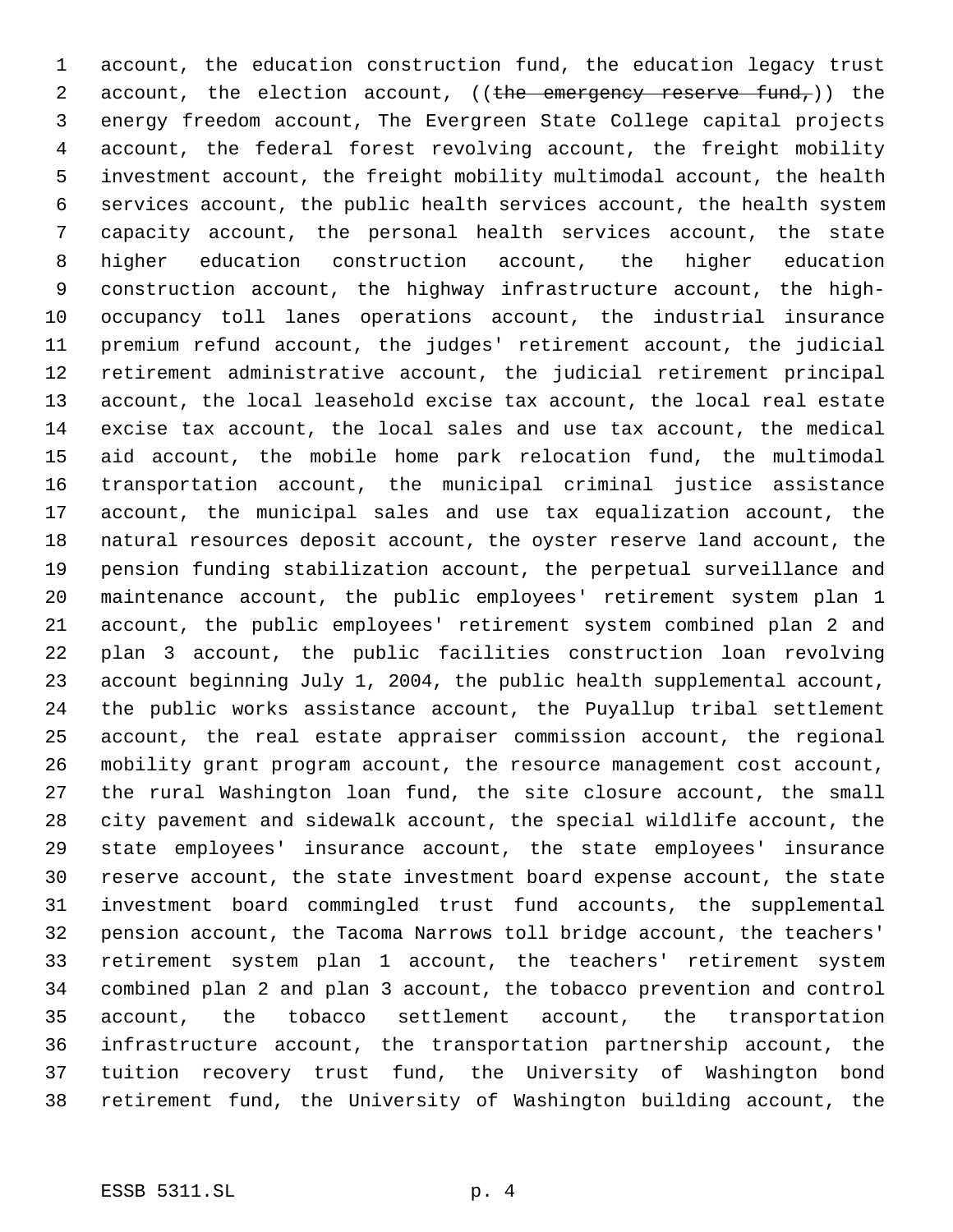volunteer fire fighters' and reserve officers' relief and pension principal fund, the volunteer fire fighters' and reserve officers' administrative fund, the Washington fruit express account, the Washington judicial retirement system account, the Washington law enforcement officers' and fire fighters' system plan 1 retirement account, the Washington law enforcement officers' and fire fighters' system plan 2 retirement account, the Washington public safety employees' plan 2 retirement account, the Washington school employees' retirement system combined plan 2 and 3 account, the Washington state health insurance pool account, the Washington state patrol retirement account, the Washington State University building account, the Washington State University bond retirement fund, the water pollution control revolving fund, and the Western Washington University capital projects account. Earnings derived from investing balances of the agricultural permanent fund, the normal school permanent fund, the permanent common school fund, the scientific permanent fund, and the state university permanent fund shall be allocated to their respective beneficiary accounts. All earnings to be distributed under this subsection (4)(a) shall first be reduced by the allocation to the state treasurer's service fund pursuant to RCW 43.08.190.

 (b) The following accounts and funds shall receive eighty percent of their proportionate share of earnings based upon each account's or fund's average daily balance for the period: The aeronautics account, the aircraft search and rescue account, the county arterial preservation account, the department of licensing services account, the essential rail assistance account, the ferry bond retirement fund, the grade crossing protective fund, the high capacity transportation account, the highway bond retirement fund, the highway safety account, the motor vehicle fund, the motorcycle safety education account, the pilotage account, the public transportation systems account, the Puget Sound capital construction account, the Puget Sound ferry operations account, the recreational vehicle account, the rural arterial trust account, the safety and education account, the special category C account, the state patrol highway account, the transportation 2003 account (nickel account), the transportation equipment fund, the transportation fund, the transportation improvement account, the transportation improvement board bond retirement account, and the urban arterial trust account.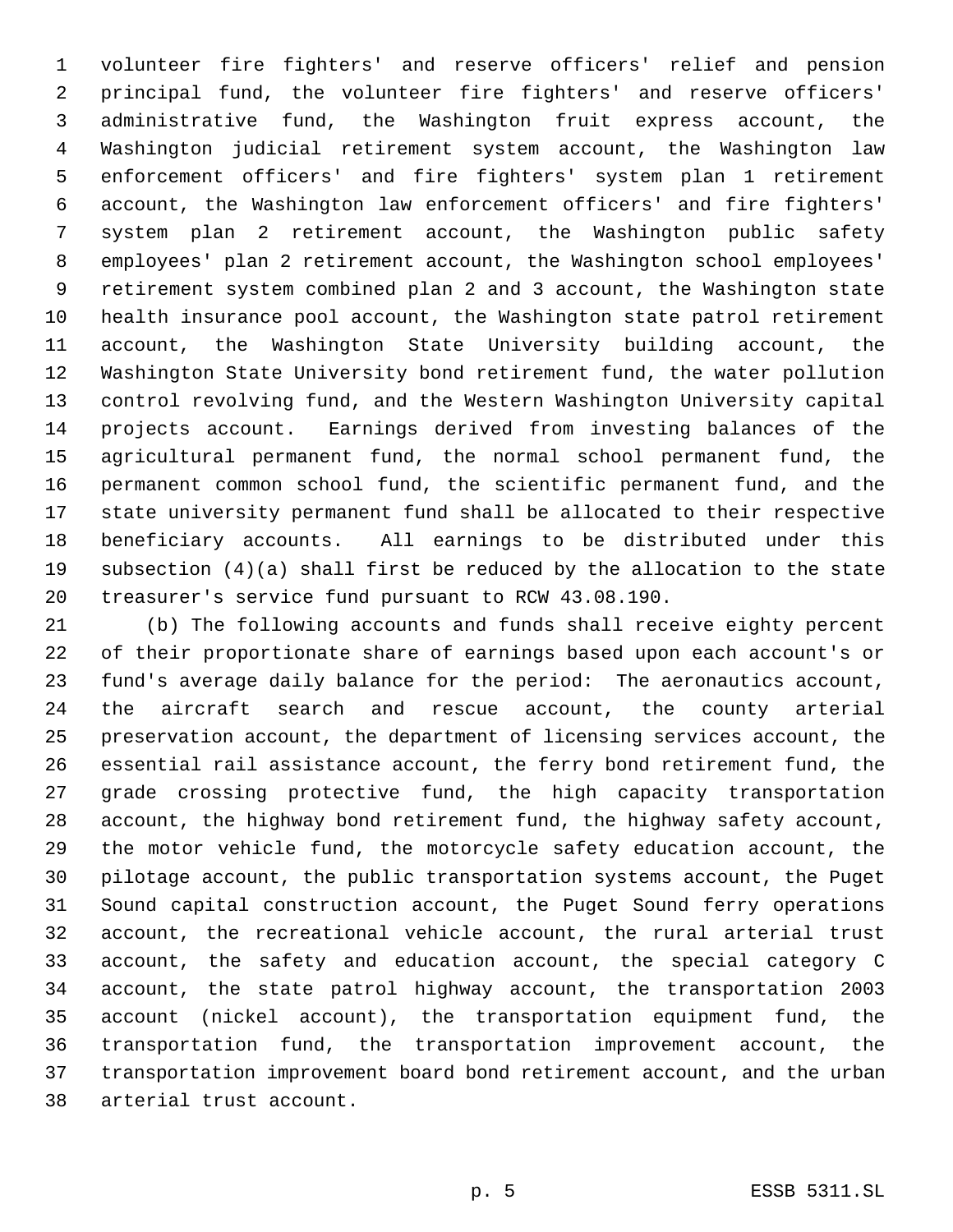1 (5) In conformance with Article II, section 37 of the state 2 Constitution, no treasury accounts or funds shall be allocated earnings 3 without the specific affirmative directive of this section.

 4 **Sec. 5.** RCW 43.135.045 and 2005 c 518 s 931, 2005 c 314 s 401, and 5 2005 c 76 s 2 are each reenacted and amended to read as follows:

 6 (1) ((The emergency reserve fund is established in the state 7 treasury. During each fiscal year, the state treasurer shall transfer 8 an amount from the state general fund to the emergency reserve fund. 9 The amount transferred shall equal the amount by which total state 10 revenue for the general fund and related funds exceeds the state 11 expenditure limit, multiplied by the percentage that general fund 12 expenditures are of total expenditures from the general fund and 13 related funds. Transfers shall be made at the end of each fiscal 14 quarter based on projections of state revenues, expenditures, and the 15 state expenditure limit. The treasurer shall make transfers between 16 these accounts as necessary to reconcile actual annual revenues and the 17 expenditure limit for fiscal year 2000 and thereafter.

18 (2) The legislature may appropriate moneys from the emergency 19 reserve fund only with approval of at least two-thirds of the members 20 of each house of the legislature, and then only if the appropriation 21 does not cause total expenditures to exceed the state expenditure limit 22 under this chapter.

23 (3) The emergency reserve fund balance shall not exceed five percent of annual general fund--state revenues as projected by the 25 official state revenue forecast. Any balance in excess of five percent shall be transferred on a quarterly basis by the state treasurer as 27 follows: Seventy-five percent to)) The student achievement fund is 28 hereby created in the state treasury ((and twenty-five percent to the 29 general fund balance. The treasurer shall make transfers between these accounts as necessary to reconcile actual annual revenues for fiscal year 2000 and thereafter. When per-student state funding for the maintenance and operation of K-12 education meets a level of no less than ninety percent of the national average of total funding from all sources per student as determined by the most recent published data from the national center for education statistics of the United States department of education, as calculated by the office of financial management, further deposits to the student achievement fund shall be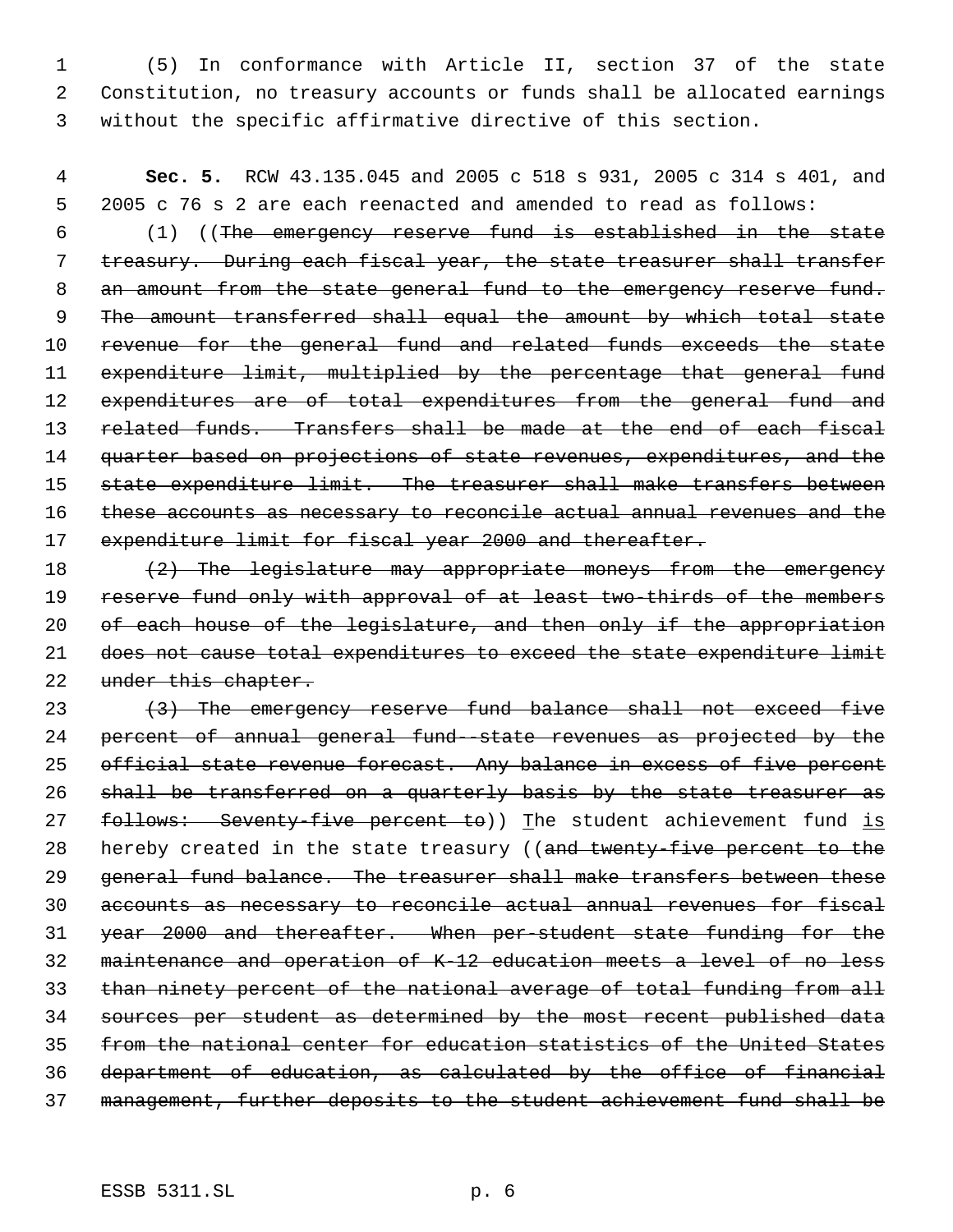required only to the extent necessary to maintain the ninety-percent level. Remaining funds are part of the general fund balance and these funds are subject to the expenditure limits of this chapter)).

 (( $(4)$ )) (2) The education construction fund is hereby created in the state treasury.

 (a) Funds may be appropriated from the education construction fund exclusively for common school construction or higher education construction.

 (b) Funds may be appropriated for any other purpose only if approved by a two-thirds vote of each house of the legislature and if approved by a vote of the people at the next general election. An appropriation approved by the people under this subsection shall result in an adjustment to the state expenditure limit only for the fiscal period for which the appropriation is made and shall not affect any subsequent fiscal period.

 $((+5))$   $(3)$  Funds from the student achievement fund shall be appropriated to the superintendent of public instruction strictly for distribution to school districts to meet the provisions set out in the student achievement act. Allocations shall be made on an equal per full-time equivalent student basis to each school district.

 **Sec. 6.** RCW 43.135.035 and 2005 c 72 s 5 are each amended to read as follows:

 (1) After July 1, 1995, any action or combination of actions by the legislature that raises state revenue or requires revenue-neutral tax shifts may be taken only if approved by a two-thirds vote of each house, and then only if state expenditures in any fiscal year, including the new revenue, will not exceed the state expenditure limits established under this chapter.

 (2)(a) If the legislative action under subsection (1) of this section will result in expenditures in excess of the state expenditure limit, then the action of the legislature shall not take effect until approved by a vote of the people at a November general election. The state expenditure limit committee shall adjust the state expenditure limit by the amount of additional revenue approved by the voters under this section. This adjustment shall not exceed the amount of revenue generated by the legislative action during the first full fiscal year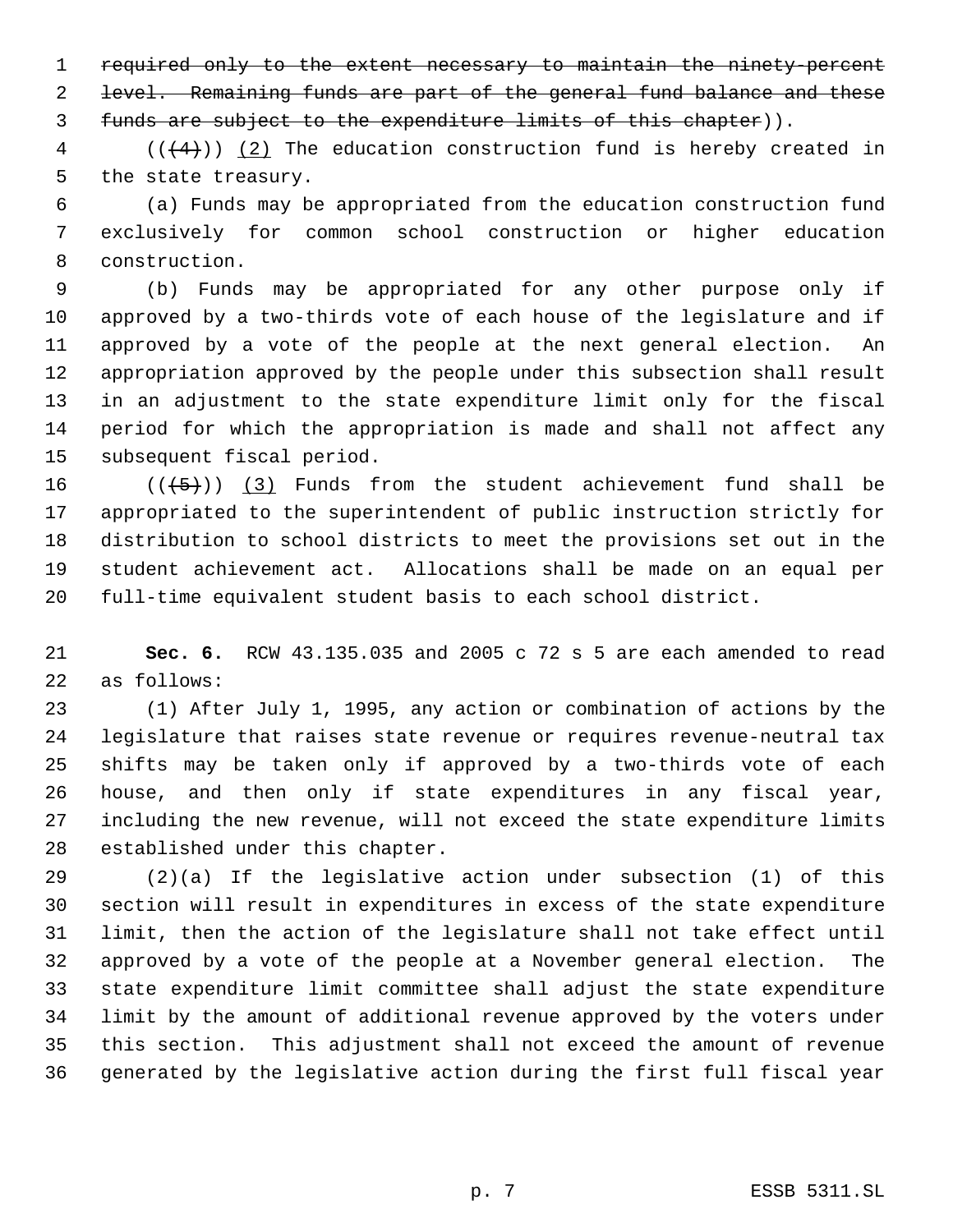in which it is in effect. The state expenditure limit shall be adjusted downward upon expiration or repeal of the legislative action. (b) The ballot title for any vote of the people required under this section shall be substantially as follows:

 "Shall taxes be imposed on . . . . . . . in order to allow a spending increase above last year's authorized spending adjusted for personal income growth?"

 (3)(a) The state expenditure limit may be exceeded upon declaration of an emergency for a period not to exceed twenty-four months by a law approved by a two-thirds vote of each house of the legislature and signed by the governor. The law shall set forth the nature of the emergency, which is limited to natural disasters that require immediate government action to alleviate human suffering and provide humanitarian assistance. The state expenditure limit may be exceeded for no more than twenty-four months following the declaration of the emergency and only for the purposes contained in the emergency declaration.

 (b) Additional taxes required for an emergency under this section may be imposed only until thirty days following the next general election, unless an extension is approved at that general election. The additional taxes shall expire upon expiration of the declaration of emergency. The legislature shall not impose additional taxes for emergency purposes under this subsection unless funds in the education construction fund have been exhausted.

 (c) The state or any political subdivision of the state shall not impose any tax on intangible property listed in RCW 84.36.070 as that statute exists on January 1, 1993.

 (4) If the cost of any state program or function is shifted from the state general fund or a related fund to another source of funding, or if moneys are transferred from the state general fund or a related fund to another fund or account, the state expenditure limit committee, acting pursuant to RCW 43.135.025(5), shall lower the state expenditure limit to reflect the shift. For the purposes of this section, a transfer of money from the state general fund or a related fund to another fund or account includes any state legislative action taken that has the effect of reducing revenues from a particular source, where such revenues would otherwise be deposited into the state general fund or a related fund, while increasing the revenues from that particular source to another state or local government account. This